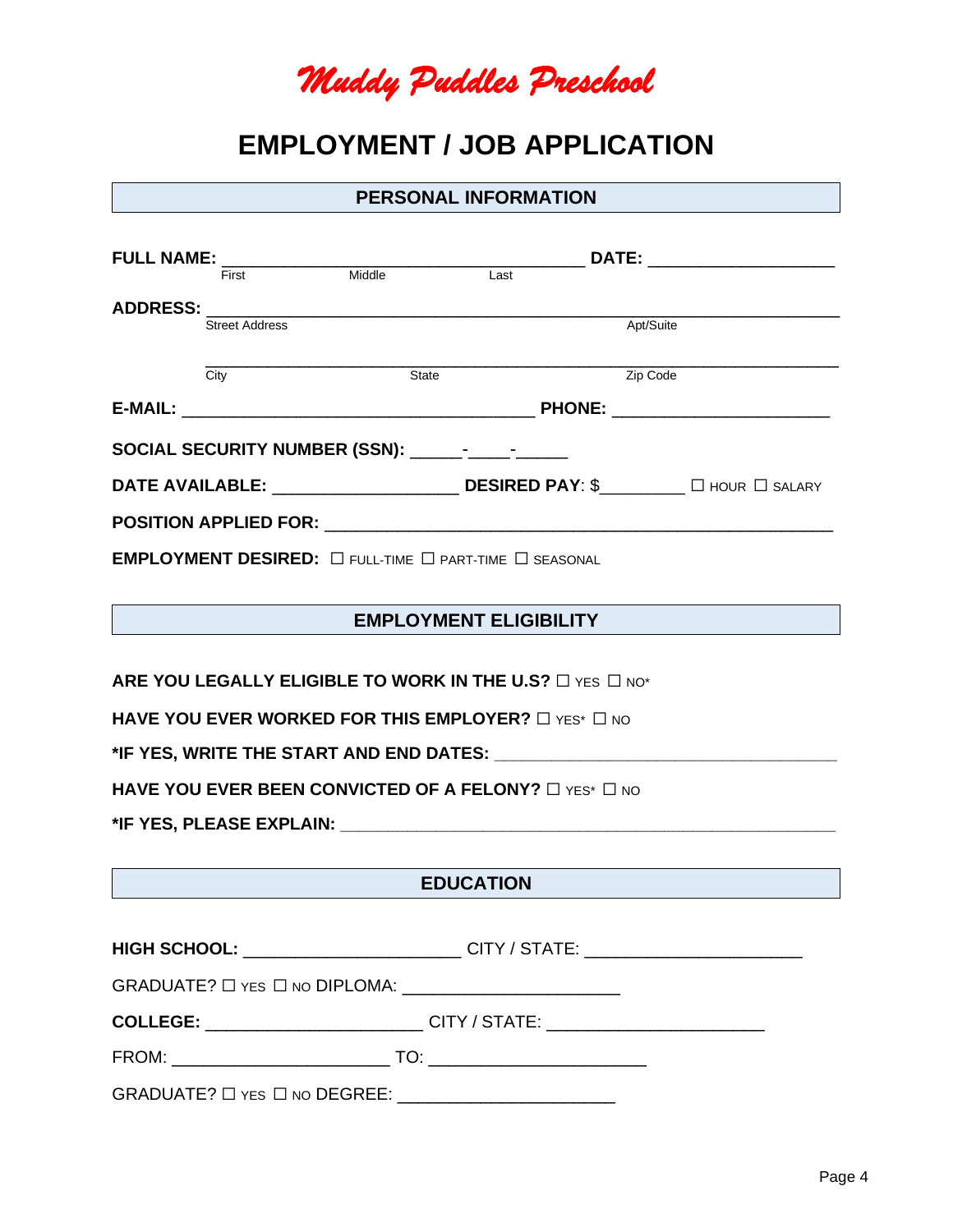# *Muddy Puddles Preschool*

| <b>OTHER:</b> ___________________________CITY / STATE: ______________________________                                       |
|-----------------------------------------------------------------------------------------------------------------------------|
|                                                                                                                             |
| DEGREE/CERTIFICATION: ____________________________                                                                          |
| <b>OTHER:</b> ___________________________CITY / STATE: ______________________________                                       |
|                                                                                                                             |
| DEGREE/CERTIFICATION: ___________________________                                                                           |
|                                                                                                                             |
| <b>PREVIOUS EMPLOYMENT</b>                                                                                                  |
|                                                                                                                             |
|                                                                                                                             |
|                                                                                                                             |
| Apt/Suite                                                                                                                   |
|                                                                                                                             |
| Zip Code<br>State                                                                                                           |
| STARTING PAY: \$_________ O HOUR O SALARY ENDING PAY: \$________ O HOUR O SALARY                                            |
| JOB TITLE: ______________________RESPONSIBILITIES: _____________________________                                            |
|                                                                                                                             |
|                                                                                                                             |
|                                                                                                                             |
| Company / Individual                                                                                                        |
|                                                                                                                             |
|                                                                                                                             |
| ADDRESS: AND ARRIVE TO A STATE OF THE STATE OF THE STATE OF THE STATE OF THE STATE OF THE STATE OF THE STATE O<br>Apt/Suite |
|                                                                                                                             |
| Zip Code<br>State<br>STARTING PAY: \$_________ [ HOUR   SALARY ENDING PAY: \$________ [ HOUR   SALARY                       |
| JOB TITLE: _____________________RESPONSIBILITIES: ______________________________                                            |
|                                                                                                                             |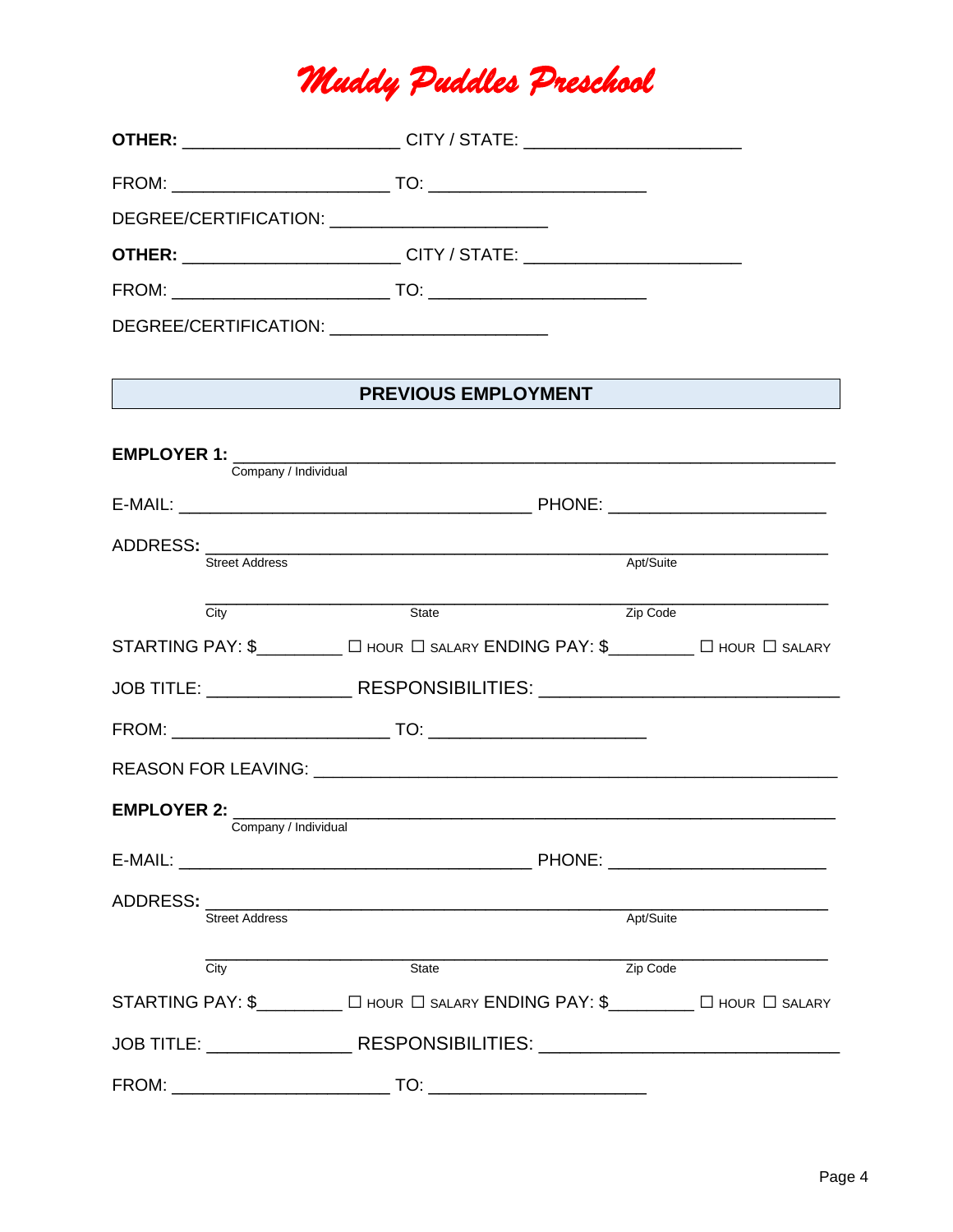# *Muddy Puddles Preschool*

| <b>EMPLOYER 3:</b> | Company / Individual  |                   | <u> 1989 - Johann Harry Harry Harry Harry Harry Harry Harry Harry Harry Harry Harry Harry Harry Harry Harry Harry</u> |  |  |  |
|--------------------|-----------------------|-------------------|-----------------------------------------------------------------------------------------------------------------------|--|--|--|
|                    |                       |                   |                                                                                                                       |  |  |  |
|                    |                       |                   |                                                                                                                       |  |  |  |
|                    | <b>Street Address</b> | Apt/Suite         |                                                                                                                       |  |  |  |
|                    | City                  | State             | Zip Code                                                                                                              |  |  |  |
|                    |                       |                   | STARTING PAY: \$________ [ HOUR   SALARY ENDING PAY: \$_______ [ HOUR   SALARY                                        |  |  |  |
|                    |                       |                   | JOB TITLE: _____________________RESPONSIBILITIES: ______________________________                                      |  |  |  |
|                    |                       |                   |                                                                                                                       |  |  |  |
|                    |                       |                   |                                                                                                                       |  |  |  |
|                    |                       |                   |                                                                                                                       |  |  |  |
|                    |                       | <b>REFERENCES</b> | (PROFESSIONAL ONLY)                                                                                                   |  |  |  |
|                    |                       |                   |                                                                                                                       |  |  |  |
| <b>Example 19</b>  |                       | Last              |                                                                                                                       |  |  |  |
|                    |                       |                   |                                                                                                                       |  |  |  |
|                    |                       |                   |                                                                                                                       |  |  |  |
|                    |                       |                   |                                                                                                                       |  |  |  |
|                    | First                 | Last              |                                                                                                                       |  |  |  |
| <b>COMPANY:</b>    |                       |                   | $\rule{1em}{0.15mm}$ TITLE:                                                                                           |  |  |  |
|                    |                       |                   |                                                                                                                       |  |  |  |
|                    |                       |                   |                                                                                                                       |  |  |  |
|                    |                       |                   |                                                                                                                       |  |  |  |
|                    |                       |                   |                                                                                                                       |  |  |  |
|                    |                       |                   |                                                                                                                       |  |  |  |
|                    |                       |                   |                                                                                                                       |  |  |  |
|                    |                       |                   | <u> 1989 - Andrea Andrew Maria (h. 1989).</u>                                                                         |  |  |  |

## **MILITARY SERVICE**